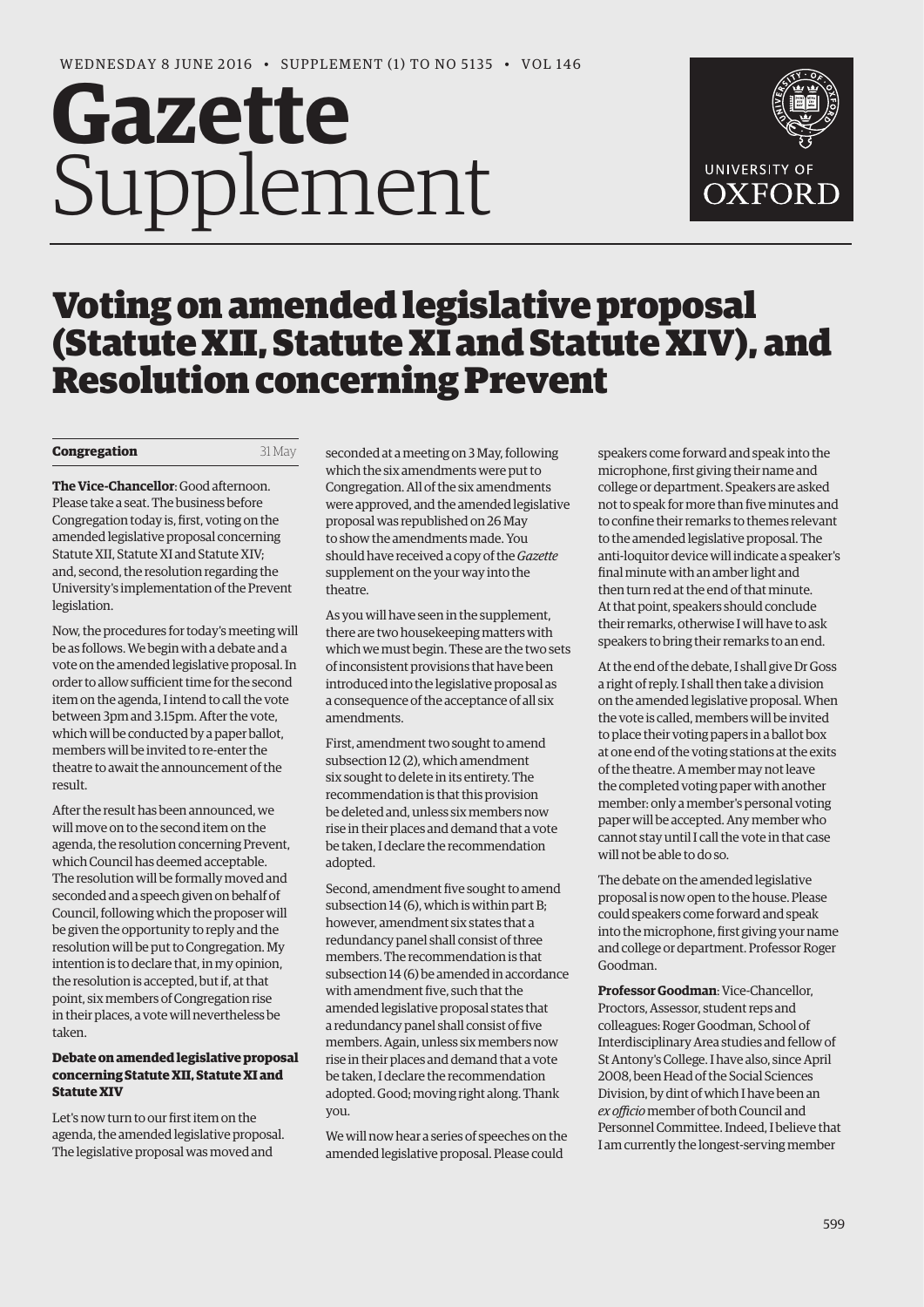of both. This has been more rewarding than perhaps it sounds.

Oxford's Council probably reflects the composition of the community it serves better than any other university in the world, apart from Cambridge. 14 of its 25 members are elected either by Congregation or colleges. In everything that it does, it tries to balance the collective interests of the University with the interests of individual members.

On the one hand, Council worries that it needs to keep all of the University's practices under review to ensure that it remains a world-class university. Many of us feel that it would not take much for Oxford to slip out of the elite group of universities and once it did it is not clear that it would ever get back in again; as Isaiah Berlin called it, the Salamanca phenomenon, after the University of Salamanca which was the greatest university in the world at the end of the 17th century.

On the other hand, Council is aware that what keeps Oxford in the top league of universities is the dedication of its staff. This came through in the debate we had here four weeks ago. It is clear that there are many members of staff who are research-active or play a key role in teaching even though they do not have research or teaching in their contracts. We would lose their goodwill and dedication at our peril. That is why it is right that the amendment to include all staff above grade five under the same redundancy provisions was moved. That amendment was passed by a substantial majority.

Statute XII has not been reviewed for more than 20 years. What is conspicuous is that concerns about the current provisions have come to Council from all sides: both those concerned about the collective interests of the University and those concerned about the interests of individual members.

A broad consensus has built up that this current statute is too complex, too legalistic and too cumbersome. I have seen at first hand the huge impact that the statute's processes can have on people's work, their lives and their stress levels. Visitatorial Board processes in particular take a very long time. It can be alarming both for the subject of the complaint and any witnesses. It can seem to be disproportionate to the nature of the majority of the issues brought to the board.

Worryingly, heads of department tell us that they find other ways to tackle employment issues rather than subjecting themselves and their colleagues to the time-consuming, stress-inducing processes within the statute. These other ways are often costly and result in sub-optimal outcomes, and that is not how we should be running our university.

In its current form, therefore, Statute XII does not provide a framework within which just outcomes can be reached in a timely fashion. It is also inconsistent with current employment law.

The package of proposals on which we are voting today therefore includes a number of improvements to the statute, which other speakers will describe in more detail. Let me summarise though the guiding principles of these proposals, which are set out in part A of the statute. These are:

- protecting academic freedom,
- enabling the University to undertake teaching and research efficiently and economically,
- applying the principles of justice and fairness, and
- the promotion of equality and diversity.

The main objective in proposing changes to the statute is to achieve processes that mean we can deal with staffing issues humanely and justly. I believe that the current proposals have – in no small part thanks to the work of Congregation – found that point where collective and individual interests intersect.

I sincerely hope, therefore, that Congregation will support the amended legislative proposal.

**The Vice-Chancellor**: Thank you, Professor Goodman. Professor Alistair Buchan.

**Professor Buchan**: Vice-Chancellor, colleagues: Alastair Mitchell Buchan. I'm a fellow of Corpus Christi College, I'm Head of the Medical Sciences Division, and therefore, *ex officio*, a member of Council and Personnel Committee also since 2008. I am also the Curator of the Libraries and, this afternoon, I am the grandson of Robert Mitchell, who saw action 100 years ago, more or less at this hour, this afternoon, on HMS Ajax at Jutland. Congregation, I think, should just take a moment to reflect on the sacrifices made by both sides in that division and mark that centenary this afternoon.

These proposals that we are discussing are the product of a very considered two years of consultation, discussion and refinement, and I would like to take a little time to talk about that process, about the changes to the proposals and what has resulted as a result.

I am going to be very brief and make three points about the process, the first being that we have had three rounds of consultation

with Congregation, and that has included all staff from across the collegiate University. The documents have been published in the *Gazette*, they have been on a dedicated website and attention has been drawn to all staff by serial email. The timetable, I think, has been very leisurely and has allowed everyone to consider calmly the sets of proposals and to formulate appropriately the responses.

Secondly, there has been discussion with UCU representatives and, throughout that process, it has been entirely constructive and their experience of operating with the current system has enabled them to contribute several new ideas to improve the proposals, particularly in relation to managing disciplinary issues.

Thirdly, there have been responses from individuals and stakeholders, all of which have been helpful and constructive, and many, many responses have drawn on the experiences of managing staff and serving on panels to make proposals as to how employment issues could be addressed in a positive and practical way in the future.

In the first consultation, there were over 76 responses from individuals and groups, but by the third round of consultation, with the revised draft statute, that number had dropped to less than a dozen. So, if you like biomarkers, this would indicate that the proposal refinement has resulted in improvement and I think that we are now ready to test in this formal legislative proposal that's before Congregation this afternoon.

Importantly, I would like to stress the extent to which the proposals we are discussing really reflect the feedback received during this consultation process.

And again, there are two broad matters of principle and some details of procedure. One of the ideas put forward for comment in the first consultation was a reduction in the coverage of the statute, where certain categories of staff would no longer be protected by its provisions. That idea was met with little support; Congregation made it clear it did not want to pursue that route, and the idea has been duly dropped.

Secondly, many comments were received which emphasised the paramount importance of academic freedom, and the next set of proposals were cast with that in mind. Indeed, the current proposals for handling disciplinary cases are built around the idea that academic freedom is the determining factor in which procedure will be used in any particular disciplinary case.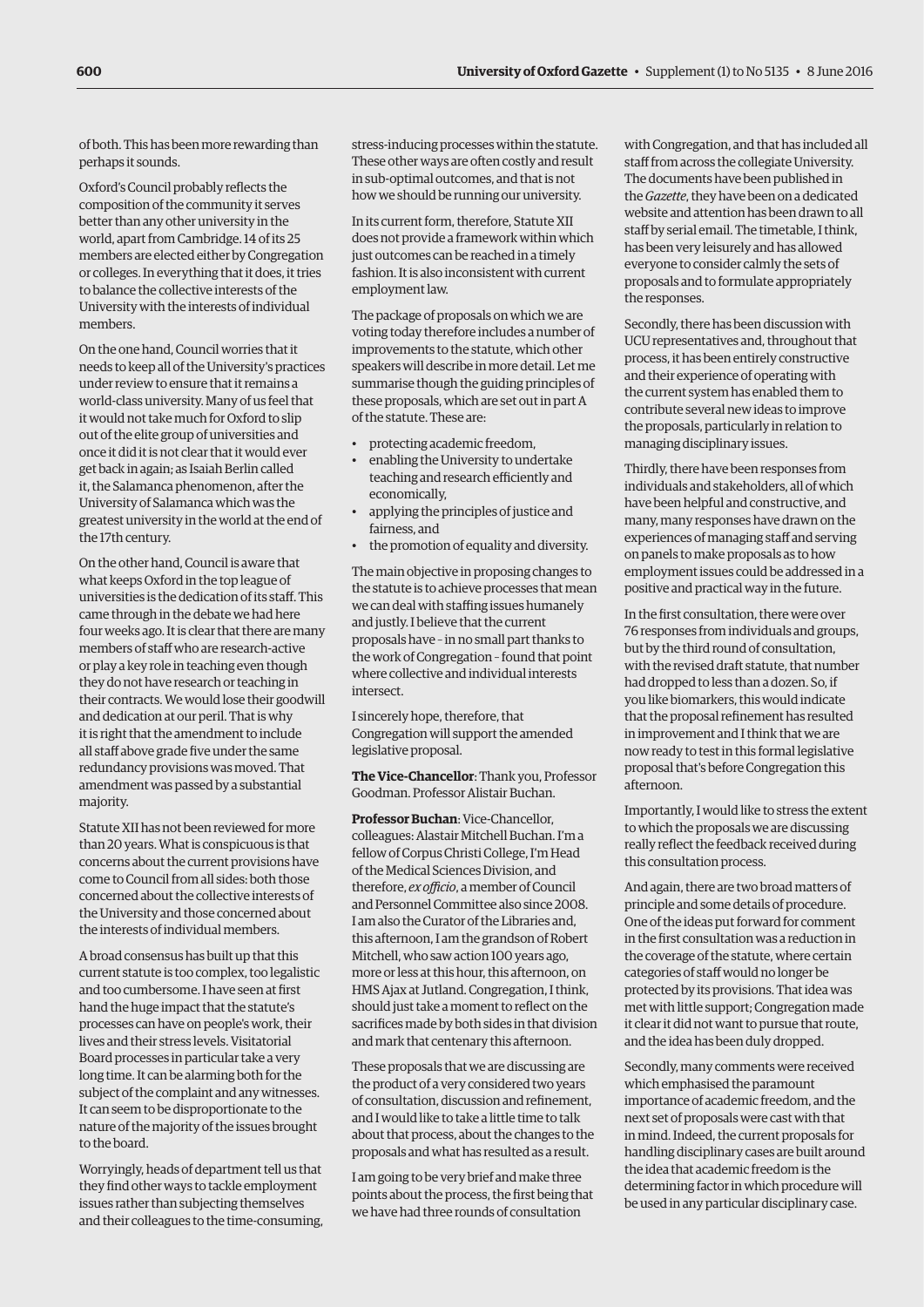This has of course required, for the first time in this university, a definition of what it means to have academic freedom and, predictably, this has sparked much debate, both over the meaning of the phrase and over any precise wording required to convey that meaning. The version you have before you today has been through many, many stages of refinement, including the amendments from Congregation on 3 May.

In addition, procedural details have been adjusted. In particular, the selection of the membership of the new Staff Employment Review Panel, and the University's Appeal and Redundancy Panels, have been changed so that panels are drawn by lot in order to ensure their independence, and provision has also been made so panels will contain both men and women and that they all receive appropriate training in equality matters.

These are but a few representative examples of the changes that have been made as the will of members of Congregation has become increasingly clear throughout discussion and formal responses to the consultation.

Even after the publication of the proposals, the amendments proposed by members of Congregation have resulted in further improvements. The protections for equality and diversity are just one area in which provisions have been strengthened in direct response to amendments submitted at the start of term.

I believe that you have before you a set of proposals that provides for fair and efficient management of staffing issues. I commend them to you. Thank you.

**The Vice-Chancellor**: Thank you, Professor Buchan. Professor Alan Bogg.

**Professor Bogg**: Colleagues, Vice-Chancellor, Proctors, Assessor, representatives of OUSU: Alan Bogg, Hertford College.

In her opening remarks to the 3 May debate, Professor Morgan paid tribute to the democratic provenance of the proposal for reform of Statute XII, so I quote her: 'The proposal emerges from work by Personnel Committee, of Council and its officers, three consultations of all University staff, the discussion in Congregation and suggestions from individual members of Congregation and the UCU. We began with already quite a measure of agreement...'

Reflecting on that powerful opening statement, should we regard the Congregation debate on 3 May as a fly in the democratic ointment? Had the 'general will' of the University been vandalised by a minority of malcontents?

Events have proved otherwise. We should welcome the Vice-Chancellor's concern for democratic legitimacy in calling for the postal vote. The outcomes on the contested amendments provide a valuable lesson on the meaning of democratic governance. It would be nice to think that all of this was attributable to the blistering oratory on display that day. I certainly harbour private fantasies that the debate on 3 May would come to be known as the 'Oxford spring' when the histories are written of the University. Alas, the truth of the matter is more mundane but far more important.

It would seem that the carefully managed committee and consultation procedures failed to register an existing body of discontent with the direction of travel set out in the University's proposals. None of that is to cast any aspersions on those who have spent time and care in crafting the original proposals. That would be churlish and unjust.

It is, however, to make the point that the involvement of Congregation is a vital democratic safeguard. The echoes of democratic dissent may not reach the ears of those at the centre of the University administration. That is why Congregation performs an indispensable democratic role, a vital complement to the more bureaucratic procedures of the University. The architects of the Statute XII proposals take democracy as one of their guiding principles. As such, I am sure that they will welcome the new information brought to their attention by the Congregation debate and the subsequent postal vote.

It is also important to realise that something else was at stake in the debate over the contested amendments. It is tempting for all of us to think of employment protection as a private entitlement. The development of labour market reforms in the UK over the last 30 years demonstrates the fallacy of that understanding. Decent and secure employment is a public good. Once the thread starts to fray in one part of the protective web, for this group over here or for this set of entitlements over there, the entire edifice starts to degrade. That is why the debate about Statute XII was not simply a debate about redundancy protection or librarians. It is not the end of the conversation, but the beginning of a conversation. That conversation will need to address staggering levels of wage inequality in higher education, the gender pay gap, the growing use of fixed-term contracts and the

rise in the use of zero-hours contracts in the University.

The political philosopher Philip Pettit proposed the 'eye-ball' test for identifying the legitimate regime of rights and resources. The threshold is satisfied when all members of the community enjoy sufficient protection so that they may speak to each other without fear or deference. As I think back to the 3 May debates, it was very obvious that some people in this room – some of them very powerful people – felt a palpable disapproval for the propositions which I and others were putting forward. To speak plainly, we were as welcome as a bad odour in a space suit.

The disapproval of powerful people doesn't bother me. I am fortunate because my academic freedom is protected under the statutes of this university. What was really at stake that day was the ability of *everyone* sharing that platform to be subject to the equal protection of our statutes. The dignity of looking every other member of Congregation in the eye without fear or deference should be universally shared. Following the postal vote, we can be sure that we have achieved that for our academic community as a whole. All of us today can take great pride in the collaborative venture that led to this outcome.

I urge you to support the amended Statute XII, which should be regarded as the culmination of a collegial, respectful and democratic process of reform.

**The Vice-Chancellor**: Thank you, Professor Bogg. Dr Daniel Butt.

**Dr Butt**: Vice-Chancellor, colleagues: Daniel Butt, Department of Politics and International Relations and Balliol College.

I am pleased to be able to support the revised version of Statute XII before Congregation today, with the disputed amendments from our last gathering having been backed decisively in the meeting itself and overwhelmingly in the subsequent postal ballot. These results are a clear vote of confidence in favour of keeping Congregation at the centre of University decision-making. Congregation has played an active role in considering and deliberating on this proposal: it has not rubber-stamped a decision taken elsewhere in the University, and I hope it will not proceed to throw the motion out today. Instead, it has proved that it can operate effectively without simply acquiescing or vetoing, but by acting as a transformative law-making assembly – considering legislative proposals and amending them in detail better to reflect the values of the University. Three values in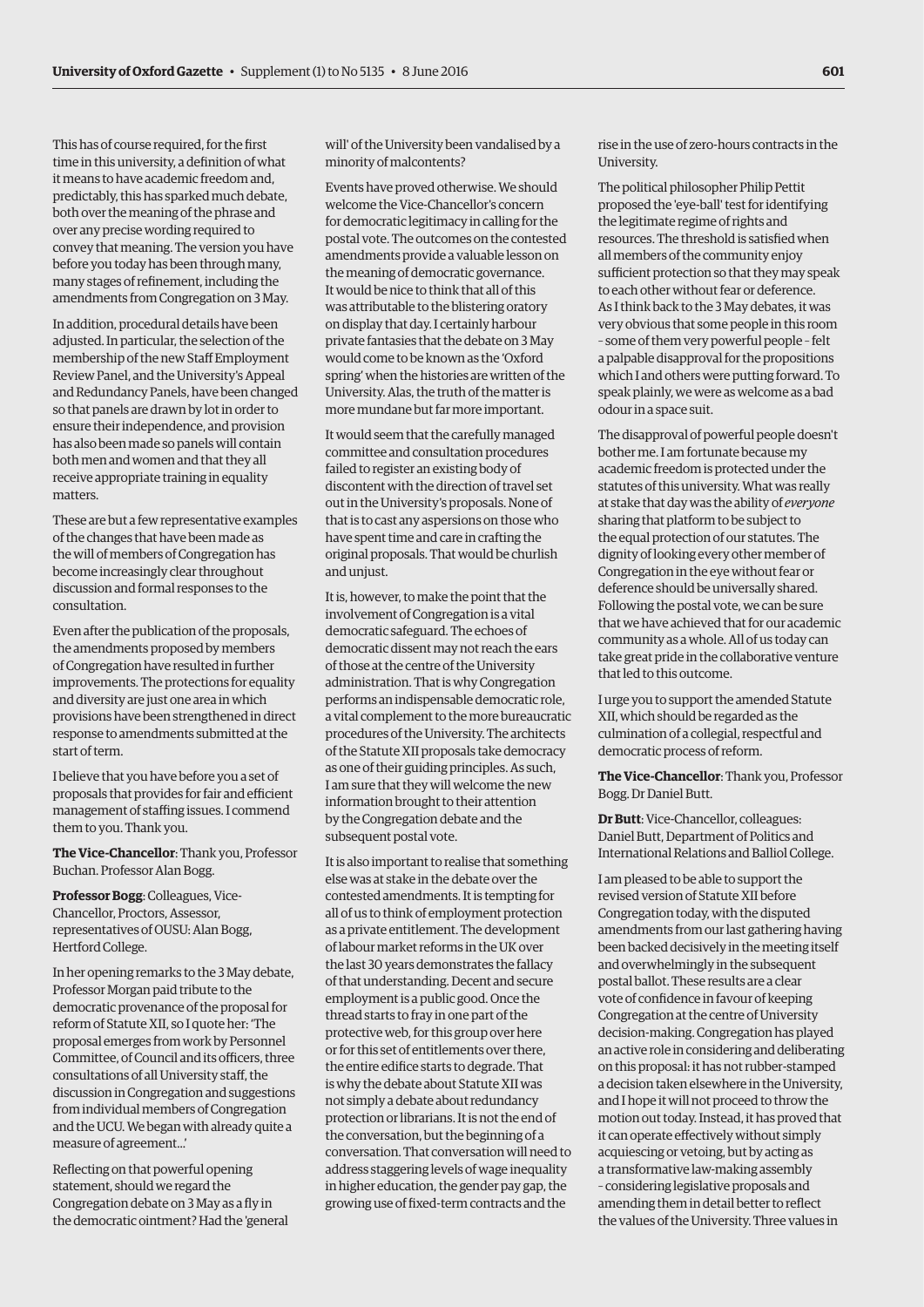particular are key to the amended proposal: first, our dedication to academic freedom; second, our commitment to the sovereignty of Congregation and to the democratic government of the University; and third, our belief that we are a community of equals, that dividing lines between 'academic' and 'academic-related' staff are frequently arbitrary, blurred and unhelpful and do not reflect the reality of our different contributions to the University's teaching and research. The statute's guiding principles, indeed, now include the explicit aim of promoting equality and diversity among all the University's staff. The amended statute better reflects the gravity of decisions relating to redundancy and commits us to affording such decisions to the highest level of scrutiny. Statute XII has been updated but it has also been comprehensively reaffirmed, and we have seen that its central values are widely supported across the University. This is welcome indeed.

We should be careful, however, not to congratulate ourselves too quickly, even if doing so is itself something of an Oxford tradition. This has been a divisive process at times – that much is clear from some of the submissions made to the consultations which preceded today's discussion. Some colleagues feel ill-treated and undervalued, and that is deeply regrettable. My hope is that today's vote can help to rebuild these bridges. We should also be clear that much of Statute XII does not extend to all of those who work within the University. We all know how much Oxford depends on staff members in fixed-term, insecure positions, and we also know how stressful and precarious such employment can be. Once the reform of Statute XII is secured, it would be wonderful if the University's administration could focus instead on what can be done to enhance the job security and working conditions of these colleagues. This should be our priority, and such a project would find much support within the University as a whole. Let us put the current process to bed and concentrate on the wellbeing of the most vulnerable members of our community. I commend the motion to Congregation.

**The Vice-Chancellor**: Professor Jo-Anne Baird.

**Professor Baird**: Vice-Chancellor, Proctors, Assessors, student representatives and colleagues: Professor Jo-Anne Baird, Director of the Department of Education and fellow of St Anne's College.

Some of us have spent a proportion of our working lives outside of Oxford in other

institutions and in industry. I am not going to ask for a show of hands on that point, but to those of us who have, Statute XII and the lack of performance management system is really an anachrony. Most institutions introduced these last century, and any good employer has a proportionate process and ensures that it is operated within the spirit so that it is fair and measured. And having been in organisations that actually adopted these processes and went through that change process, my experience was that colleagues felt that it was a better working life, that it was much more fair, because they didn't have to shoulder the responsibility of those colleagues who really weren't pulling their weight – indefinitely, I should say.

So this is the third time that we have met in Congregation to discuss possible changes to Statute XII. There was a discussion late in 2014 and a debate focused on proposed amendments to the statute earlier this term. Inevitably much of the discussion thus far has focused on the more controversial aspects of the proposals.

For example, academic freedom – central to the issues that Statute XII addresses – is of fundamental importance to all of us, but it was difficult to define. So the text as now presented has been subject to much criticism and debate in order to reach its present form, and rightly so.

Similarly, the votes on the two contested amendments demonstrated there are differing views on how we should handle the initiation of redundancy procedures for administrative staff and the size of the panels that will make decisions on employment matters.

And these last two issues in particular have dominated the debate in recent weeks but they have now been decided. So the package of proposals under consideration today reflects the will of Congregation as reflected by the postal vote, and other speakers will address these issues further, but they should remain to the front of our minds.

But the wider package of proposals also needs thinking about. It's important not to forget that many of the changes being considered here today have been viewed by respondents to the consultation process as positive and welcome.

For instance, there has been general agreement that individuals and departments can only benefit from further encouragement for early and local resolution of grievances. Many of the responses spoke of a desire to see more mediation in the University, and the revised statute is designed to facilitate greater use

of this sort of informal conflict resolution tool. It's hoped that this will lead to swifter resolution of complaints, which means reduced stress for all involved and less damage to working relationships.

There has also been widespread support for the proposals to ensure that the statute is consistent with current employment law and that the language used in describing employment processes minimises formality and legalese.

One of the aims of Personnel Committee that has received broad support is to bring greater clarity to the statute. For the first time, the proposed statute specifies precisely which situations are covered and which are not. For example, there are, outside the statute, longstanding procedures, agreed between the University and the trade unions, for the management of the ending of fixed-term contracts. There is general recognition that Congregation could never meaningfully oversee the ending of these contracts due to the sheer volume of turnover in that group, but the statute has never previously stated transparently that its provisions don't apply in these circumstances.

Currently, the Medical Board has such disproportionate provisions that it hasn't been used in a decade and its role significantly overlaps with that of the Visitatorial Board. Its existence causes confusion for those involved in the process and the revised statute would see abolition of the Medical Board, with alternative arrangements for the Visitatorial Board and the Staff Employment Review Panel considering cases in which capability plays a part, with all of the necessary advice to ensure that medically related matters are given fair consideration.

I want to leave you with the thought that the majority of the changes proposed to Statute XII have received broad and sustained, in many instances enthusiastic, support from the divisional boards, departments, interested groups and individuals who have responded throughout the consultation process.

I urge you to vote for the legislative proposal.

# **The Vice-Chancellor**: Professor John Wheater.

**Professor Wheater**: Vice-Chancellor and colleagues, broadly defined: I am John Wheater from the Department of Physics and University College.

I speak as someone who served as a tutorial fellow for 25 years, has been Senior Proctor and, since 2010, the Head of the Department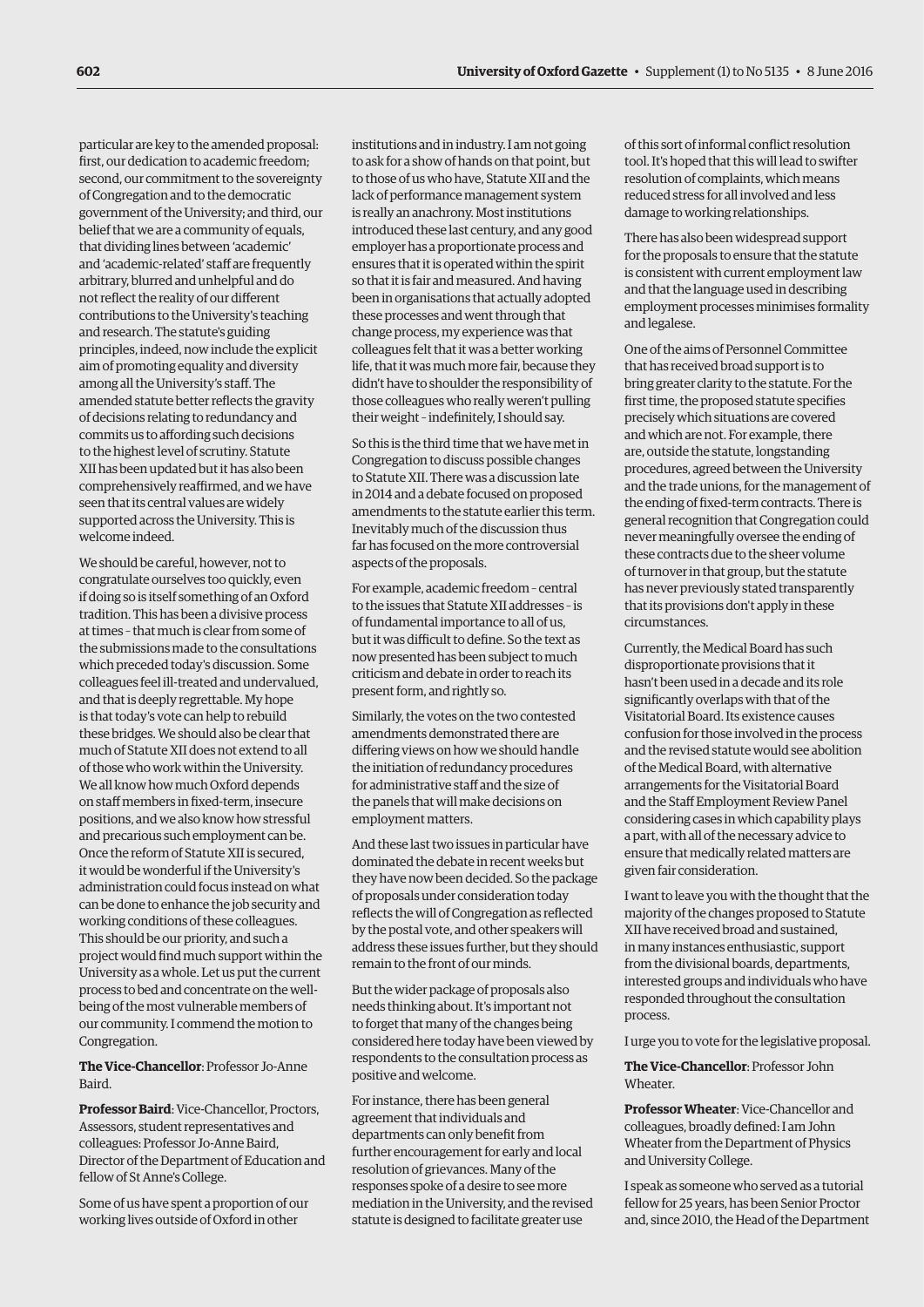of Physics. I welcome the draft Statute XII and in particular its treatment of academic freedom. In the past, we've not had a clear definition of 'academic freedom' in this university. It is high time that we did and a great deal of effort has gone into the new definition that is given in detail in section A.

In modern times, many universities have assigned different freedoms to different staff categories and indeed set up completely different process for handling employment disputes and disciplinary matters for those categories. The consultations conducted over the last couple of years show clearly that Congregation did not want to go down this path. Superficially such separations can appear clean and attractive; heads of department have academic freedom, but their financial administrators do not. The problem is twofold: firstly, a department such as physics, and I am sure many others, has many staff whose duties are not so clear-cut; secondly, in practice some cases, concerning people who everyone agrees have academic duties, have nothing to do with the 'academic' but simply the usual standards that we all expect to be upheld in the place of work. Just because we work in a university doesn't make inappropriate treatment of others or persistent failure to turn up for work an issue of academic freedom.

Employment issues that involve academic freedom as defined in the draft statute are rare. Indeed in my personal experience there have been mercifully few disputes of any sort – as an institution we are I think quite good at dealing with problems before they become acute, although of course we could be better – and none of them had anything do with academic freedom, just the frailty of human nature.

Cases that do not involve academic freedom must be dealt with sensitively and justly, as in any large organisation that sets itself high standards. They must also be dealt with promptly. A frequent cause of criticism by employment tribunals of the internal procedures of employers is that they have taken inordinately long. The Staff Employment Review Panel, consisting of five persons drawn from an elected and trained pool of members of Congregation, would deal with such cases ensuring proportionate and efficient consideration by a group of peers. This is a standard of openness and accountability not often seen in other institutions.

The Visitatorial Board is left unchanged by the draft statute. It is a powerful mechanism designed to ensure the very highest level of protection for employment when

academic freedom is at stake. It is chaired by an experienced legal figure who is appointed by the High Steward, not by the University, and its membership consists of four members of Congregation drawn from a panel elected by Congregation. A Visitatorial Board process is cumbersome with good reason; but that is itself a reason to use it for those issues for which it is designed and not for more general employment matters that are not specific to the special purpose of a university.

The mechanism for deciding whether academic freedom is involved is robust. The individual concerned may submit a written case that academic freedom is at issue following which the Vice-Chancellor will decide whether to refer the matter to a Staff Employment Review Panel or to the Visitatorial Board. There is an appeal against the Vice-Chancellor's decision to a panel of two elected academic members of Council – and only one of them has to take the view that academic freedom is at stake for the matter to be referred to the Visitatorial Board.

In the 20 years since Statute XII was last revised the number of employees of Oxford University has grown greatly to nearly 13,000 and national employment law has changed substantially. It's very important that the statutes that govern the conduct of business in the University reflect reality, both internal and external, and that the processes specified by them are proportionate, just and implementable with the minimum of delay. In my view the draft revised Statute XII satisfies those criteria and I commend it to Congregation. Thank you.

#### **The Vice-Chancellor**: Mr Boyd Rodger.

# **Mr Rodger**: Boyd Rodger, Bodleian Libraries.

Vice-Chancellor, Proctors, Assessor, Congregation, student representatives: today I am speaking in favour of the legislative proposal. It has been a challenging period for many of us engaging with the Statute XII issues and now it is your opportunity to decide the final resolution of this two-year consultation programme.

When I first read the original legislative proposal, published in the *Gazette* in March, I was surprised at the optimistic statement in the preamble. It said that academicrelated colleagues would be treated 'proportionally', 'efficiently' and 'promptly' in the case of redundancy. I thought, 'How nice that academic-related colleagues will be treated so favourably. But does this infer that academics would be treated

disproportionately, inefficiently and in a protracted way?'

I was reminded of the intrinsic trap in the language of optimism from a line in Voltaire's novel *Candide*. One of the characters, Cacambo, says, 'Optimism, what is that?' 'Alas!' replies Candide, 'It is the obstinacy of maintaining that everything is best when it is worst.'

The original proposal was divisive and flawed in many ways at a time when shared services and ways of working between departments and divisions are being promoted for efficiency reasons. I was aware that academics and academicrelated colleagues work collaboratively in fulfilment of the University's objectives of teaching, research and public engagement.

In this context, I agreed with Professor Bogg and Dr Ramirez that only Congregation is best placed as the final arbiter in the name of the University to consider all redundancy proposals rather than a narrowly focused Redundancy Panel.

The way the original proposal was revised over the last month is a tribute to the constructive role of Congregation and to all those who sponsored amendments.

Amendments one to four, covering the inclusion of equality and diversity, on broadening the definition of academic freedom, confidentiality and representation, were all proposed by Congregation and approved by Council.

Amendments five and six were proposed by Congregation, approved by Congregation on 3 May, and again approved by Congregation in the recent postal ballot. I thank the Vice-Chancellor for requiring the broader input from Congregation on these amendments!

One veteran of Congregation informed me last week that the postal ballot result has possibly set a precedent in the history of Congregation in terms of the numbers of votes cast and the proportion of the majority. I now believe the number of votes are not the important issue. It is the fact that so many thought about what really mattered in revising Statute XII: namely, maintaining the community of practice that supports the academic enterprise.

I thank academics who offered me advice as I prepared for my speech on 3 May. They told me they do value the infrastructure and support from their academic-related colleagues and feel we are all part of the community of peers.

The Statute XII proposal before you today is the result of the University's extensive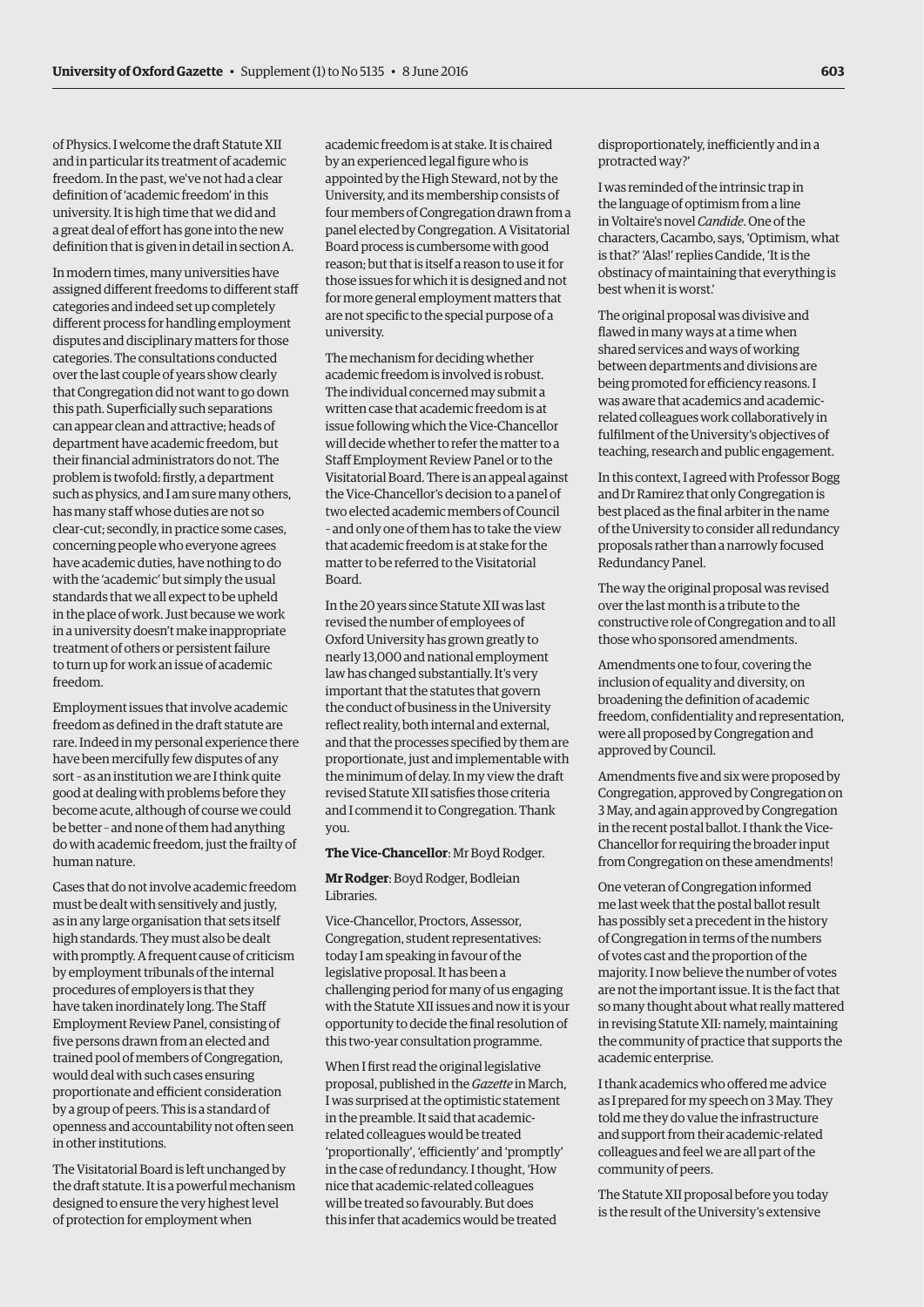consultation exercise, a benefit we can all be proud of in our unique academic democracy. Now is the time to draw a graceful conclusion to the patient endeavour led by the Pro-Vice-Chancellor, Dr Goss. I therefore encourage you to support the proposal.

#### **The Vice-Chancellor**: Ms Margaret Watson.

**Ms Watson**: Vice-Chancellor, Proctors, friends and colleagues: my name is Margaret Watson. I work in the Bodleian and my college affiliation is Wadham.

I am very glad to be here today speaking to you in support of the legislative proposal. It has been a long haul to reach this point, and I speak from my own experience: from February 2014 up until the end of August last year, I was one of the original team from Oxford UCU who engaged in discussion with the administration, wrote formal responses to the consultations and participated in the discussion in Congregation, and I am sure that I am not the only one of us involved to have felt every emotion from doubt, desperation and despair to confidence, hope and joy, but we always had the goal of working with the administration to arrive at a proposal that we could recommend to our members.

And I believe that on Thursday, when the postal ballot confirmed the overwhelming support for amendment five on the size of panels and for amendment six on redundancy, that we got there. I don't pretend to think that the legislative proposal, like Mary Poppins, is 'practically perfect in every way'. I acknowledge that it does not increase job security of fixed-term staff at the end of their contracts; however, many fixed-term staff are academic-related, and they will benefit in all other respects from being kept firmly within the scope of the statute, and that is something that was questioned by the original proposals.

So overall, I think that we, collectively as a university, have succeeded through our democratic process in arriving at a proposal that is just and fair and which respects all members of the academic staff. Moreover, it is a statute that will work and we should all be very proud of this. I believe that the consultation process has shown the University at its best, as a participative democracy, not a top-down authoritarian hierarchy. I have seen colleagues who never imagined that they would sign a flysheet or speak in Congregation stand where I am standing now, in this very beautiful building, speaking up for what they believe to be right.

The painting above our heads depicts an allegory of Truth descending on the arts and sciences, while Ignorance is cast out of the University. And what setting could be more fitting for a vote in support of a proposal that preserves the sovereignty of Congregation, the institution that, to quote Professor Bogg, 'keeps us all honest'?

So I hope that now that we have a consensus that we should treat our academic staff equally with regard to discipline, dismissal and redundancy, now that we have publicly committed ourselves once more to the freedoms enshrined in the Education Reform Act, and now that we have also additionally dedicated ourselves to the promotion of equality and diversity among all the University's staff, that we can move on together, confident in our mutual respect and shared values.

All this is within our grasp: don't throw it away. Please vote for the legislative proposal.

**The Vice-Chancellor**: Thank you, Ms Watson. Mr Nick Cooper.

**Mr Cooper**: Vice-Chancellor, Proctors and Assessor, members of Congregation, my name is Nick Cooper. I am the Vice-President for Graduates at the Student Union and a member of St John's College.

I would first like to offer our belated thanks to the Pro-Vice-Chancellor (Personnel and Equality) and to all others who addressed their speeches at the meeting of Congregation earlier this month to the *student representatives*, notwithstanding our unanimous absence from said meeting. We were unfortunately representing students elsewhere at the time, as much as I would have liked to have been there. In contrast, as the oldest member of the OUSU sabbatical team, it struck a little close to the bone to attend the meeting on the EJRA.

I would like to speak in favour of the proposals before Congregation this afternoon. It is not the Student Union's usual role to agree with the University so readily. However, now that members of Congregation have had the opportunity to shape these proposals in the way that Professor Bogg and others have already discussed, we feel confident that the new Statute XII provides a disciplinary procedure that both students and staff can have faith in.

We believe that academic freedom is important, particularly given the current plans to shoehorn 'teaching excellence' into a series of inappropriate metrics. However, we believe that the new Statute XII as amended protects academic freedom. Our primary concern when it comes to a staff disciplinary procedure relates to student

complaints of harassment and bullying. We know that, sadly, this type of complaint does occur, both here and at other universities.

Furthermore, one of my concerns, as the representative of Oxford's 10,000 graduate students, is where instances of bullying and harassment affect postgraduate students' willingness to continue in academia. Students – and of course other staff – should be assured that, if making such complaints (which are usually entirely unrelated to academic freedom), those complaints will be handled fairly, efficiently and, if upheld, with an effective remedy.

We are pleased that the amendment relating to equality and diversity was accepted by both Council and Congregation. It is crucial that equality is central to these procedures, and we hope that the University will continue to review the equality implications of these measures over time. And it is partly due to this that we support this move to fairer, clearer discipline procedures – if this provides a voice to under-represented and marginalised students and early-career researchers.

We do not, I should stress, support the use of the Statute XII reforms for redundancies, or for significant restructuring of the University's staff, particularly where this comes at a cost to student experience here at Oxford. We trust that the University will keep to their word that this is not the purpose of the reform, and that this is not the current plan.

And therefore, I would ask members of Congregation to support the proposed new Statute XII, with the amendments as already agreed. I hope you will agree that stamping out harassment and bullying, which should never be part of academic life, is crucial to the research community, and that you would agree that an efficient, fair and appropriate disciplinary procedure will help to do this. Thank you.

**The Vice-Chancellor**: Mr Richard Ovenden.

**Mr Ovenden**: Richard Ovenden, Bodleian and Balliol.

Vice-Chancellor, Proctors, Assessor, student representatives, fellow members of Congregation, my hats for this afternoon's debate are as Bodley's Librarian, a significant employing institution within the University, as a member of Personnel Committee, as a member of Congregation personally affected by the proposed changes, and as a colleague of a number of members of Congregation who spoke at the debate on 3 May. As other speakers have noted, Statute XII is a fundamental element of governance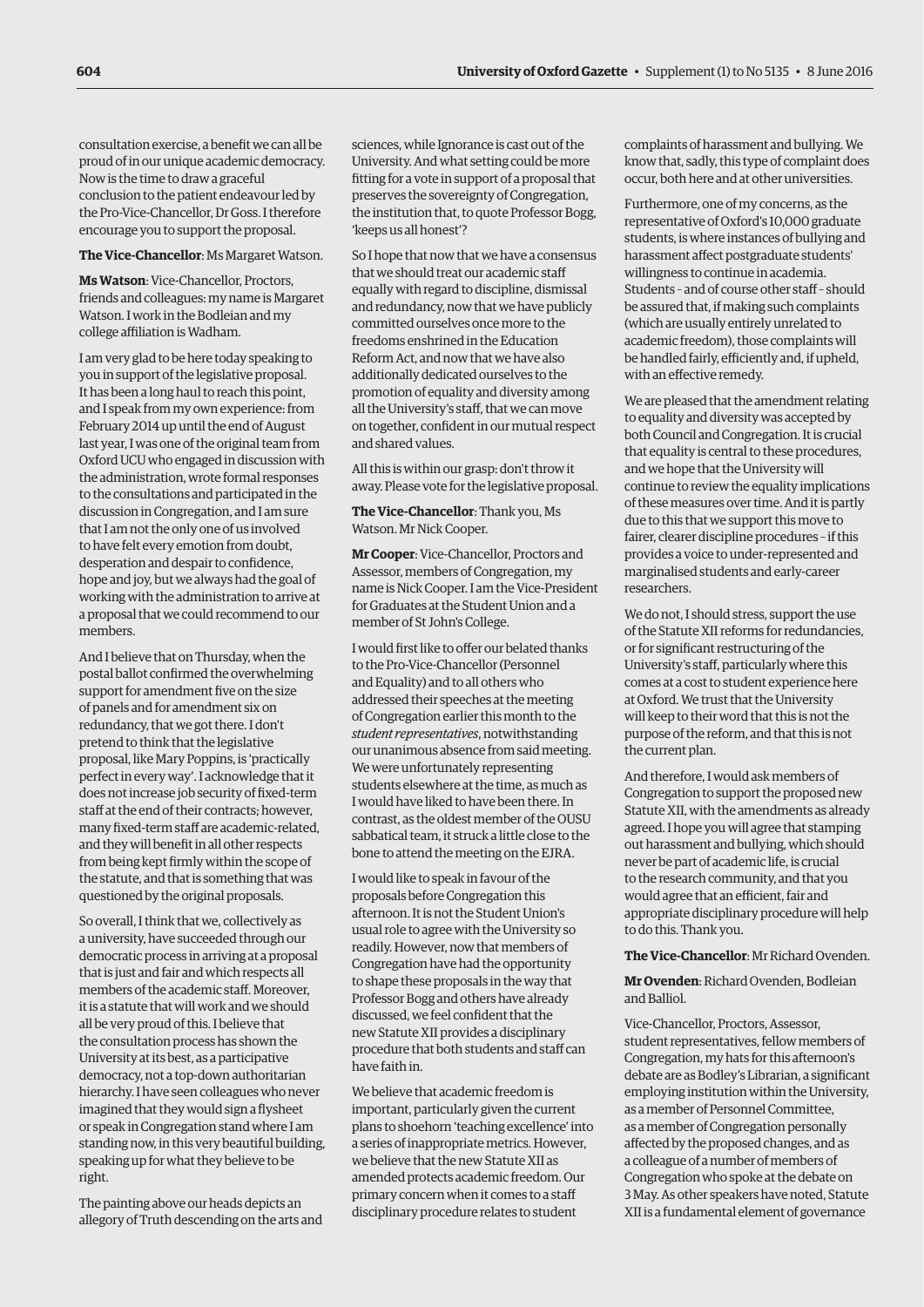of the University, an essential component in making Oxford the institution that it is today. Of that, there is general agreement.

Having listened to the points made in the earlier debate, and having discussed these issues with my colleagues at the Bodleian who spoke at the 3 May meeting, I am convinced that the proposed changes to the statute should be accepted by Congregation as the outcome of a successful dialogue between Council and Congregation. I would like to address a number of issues in more detail, however – in particular the procedures for redundancy and the proposed Staff Employment Review Panel as detailed in the amended statute.

Following the amendment of the proposal to revise Statute XII by Congregation, the structure of the Statute XII redundancy arrangements – and by redundancy, I don't mean the ending of a fixed-term contract on its planned end date, but the premature ending of someone's employment – remains the same for all staff. Congregation will consider outline proposals for any redundancy envisaged by a department, drawn up in a manner that protects individuals' confidentiality, of course, and their authorisation will be required before a redundancy panel is set up. The panel, though, will not be appointed by Council, as under the present statute, but will be drawn by lot from a pool elected by Congregation, an arrangement that I hope that Congregation will see as an improvement on the current situation. As now, in every case that it considers, the Redundancy Panel will first ensure that the case for redundancy is properly made out and that all reasonable attempts have been made to find alternative to redundancy. Only then would the panel proceed to identify which post-holders should be made redundant.

More significant changes are proposed to the disciplinary procedures. Professor Wheater has already discussed the process that would direct any case involving academic freedom to the Visitatorial Board. The Staff Employment Review Panel, or SERP, will consider cases that do not involve academic freedom but which might lead to dismissal on disciplinary grounds. I support this twin-track approach and I believe that the SERP will provide a more proportionate way of dealing with the types of disciplinary issues that I have seen in my 13 years at Oxford. Research cited in the *Gazette* in October 2014 demonstrated that 75% of the Visitatorial Board cases in recent years did not involve academic freedom and would therefore have gone to the SERP had there been such a body. This would have resulted

in significantly less expenditure of time, resources and emotional energy by those involved. The proposed arrangements, with their less legalistic approach, would have made the experience less intimidating and stressful and resulted in a swifter outcome.

But, more importantly, would the process have been as fair? In my view, the answer is yes. This is a judgment by one's peers. As is proposed for the Redundancy Panel, the Staff Employment Review Panel is proposed to be made up of 5 members of Congregation drawn by lot from a pool of 24. They will be in that pool because they have sufficient interest in employment matters to stand for election, and because Congregation voted for them as having the right skills and experience. They will be trained in procedural and equality matters and supported by legal and medical advice whenever they need it. These panels will make informed, independent and balanced judgments.

There are further provisions to ensure the protection of those involved. The regulations guarantee gender balance on panels. Specialist advice on equality matters will be available to the panel whenever required. Individuals can be represented at panel meetings by a colleague or trade union representative, or in some circumstances by a lawyer. It is, I believe, a proportionate means of dealing with disciplinary matters that do not involve academic freedom.

I urge you to support the legislative proposal.

**The Vice-Chancellor**: The Revd Canon Dr Judith Maltby.

**The Revd Canon Dr Maltby**: Vice-Chancellor, Proctors, Assessor, colleagues, junior and senior: Judith Maltby, Chaplain and Dean of Welfare, Corpus Christi College, Reader in Church History and Vice-Chair of the Personnel Committee.

As a former Junior Proctor, I have had experience of dealing with difficult cases and the key to the Proctor's role is ensuring that *fairness* lies at the heart of any decisionmaking process. And this has led me in my role in Personnel Committee to a particular interest in seeing that our employment processes are *fair* and, with that in mind, it is the matter of equality and diversity I wish to address today.

Members who attended the meeting on 3 May will recall that one of the amendments accepted by Council aimed to strengthen the statute's provisions relating equality and diversity. It was agreed that an addition would be made to the principles

underlying the statute 'to promote equality and diversity among all the University's staff'.

Further, the training provided to the pool elected from Congregation, from which the panels making employment decisions will be drawn, will include training specifically on equality and diversity matters. In addition, those panels will take advice from an appropriate adviser in cases where a protected characteristic has been raised as an issue or at the request of the staff member concerned.

These all constitute positive improvements to the statute and Council rightly welcomes them.

Again, in the debate on 3 May, a speaker asked why an equality impact assessment on the proposals had not been carried out. I have been on Personnel Committee for three years and have observed the development of these proposals first hand. The committee, which has the benefit of advice from both the Advocate for Diversity and the Head of the Equality and Diversity Unit, who attend and speak at the meetings, has been acutely aware of its duties under the Public Sector Equality Duty, and the Equality Act more generally, throughout the process of developing and refining these proposals. I have been struck in our meetings *how often* equality and diversity issues are prominent in our discussions. It is clear to me that this is *not* just lip service.

The committee has not conducted a full equality impact assessment. First, the objective of an assessment would be to establish whether there is likely to be a disadvantage for *any particular group* as a result of a proposal. The committee does not anticipate that an analysis would reveal any discriminatory effect given the approach taken by the statute, which provides for a fair, thorough and timely decision-making process for all staff, with a full range of safeguards.

Further, it is difficult to see how a meaningful analysis of the impact of the statute's procedures could be carried out *before* the procedures were finalised. Even now it would be difficult since, by their very nature, the provisions will be brought to bear on only a small number of individuals within the staff groups to which they apply. Few staff will ever appear before a SERP or a University Appeal Panel and, in such small samples, there can be no expectation that those who do will be representative of the group as a whole.

Nonetheless, it will be good practice for the Personnel Committee to monitor carefully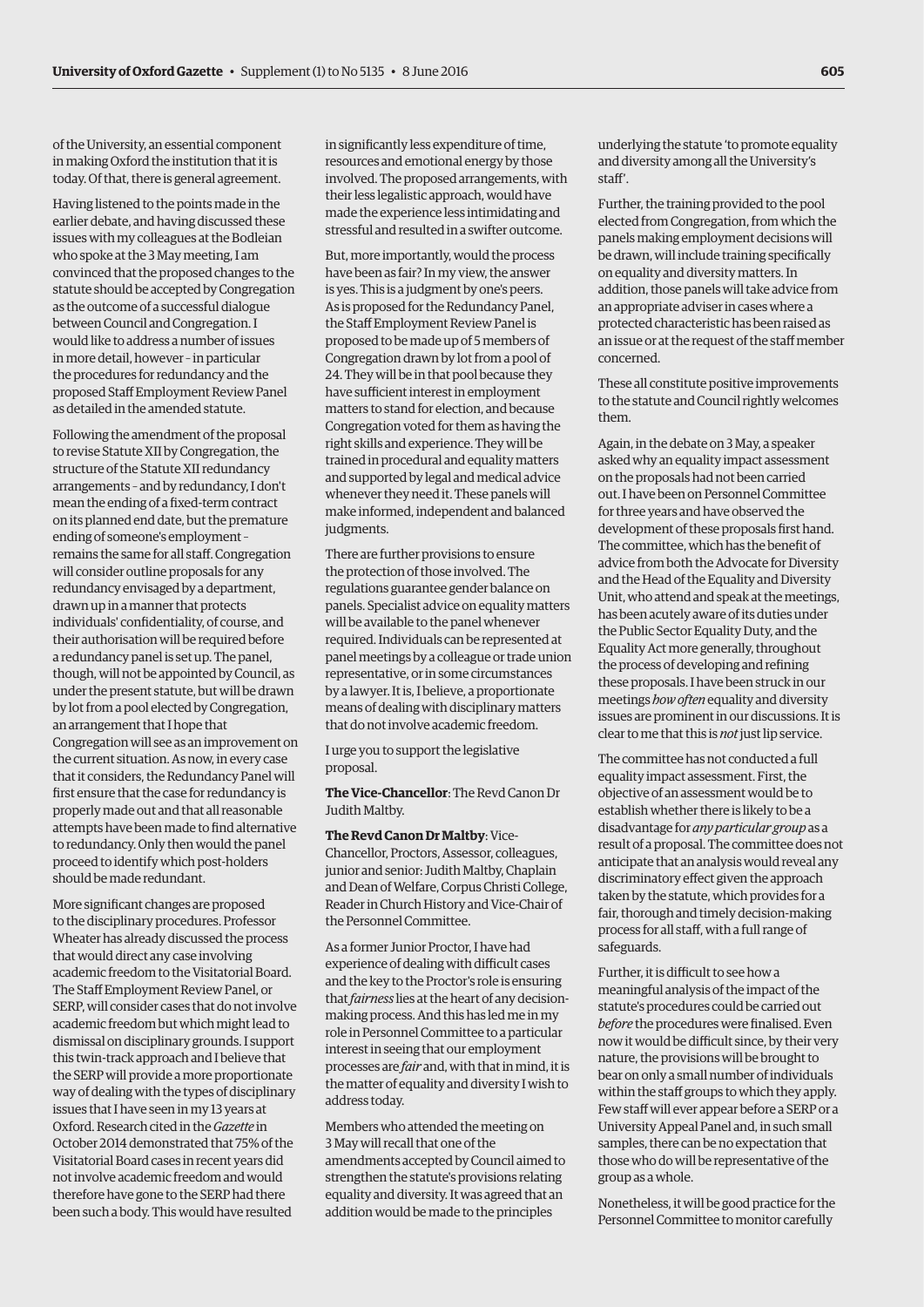the effects of the statute regularly, and the committee has undertaken to do that.

The committee believes that no staff group will suffer a detriment because of the proposed changes to the statute. Further assurance is provided by training and advice and will be provided to members of the pool to help them avoid any discrimination or unconscious bias. In addition, the size of the pool will increase the likelihood that it is representative of the population from which it is drawn.

Finally, the regulations for the SERP and the UAP will require there is a gender balance on panels. Consideration was given to whether the same provisions could be applied to other protected characteristics, but the small number of staff from minority groups currently don't make that practical.

So these proposals have been developed with equality and diversity firmly in mind. The aim is to provide fair and just processes for all, with additional protection for equality and diversity in the form of specialist advice and training.

Colleagues, I urge you to support the legislative proposal.

**The Vice-Chancellor**: Thank you. Dr Goss, do you wish to reply to the debate?

**Dr Goss**: Stephen Goss, Pro-Vice-Chancellor (Personnel and Equality) and fellow of Wadham.

Vice-Chancellor, Proctors and Assessor, members of Congregation and representatives of OUSU: I just have a few closing remarks.

Over many years, it has become increasingly apparent to us that the present statute is not best fit for purpose. When I opened the debate in 2nd week, I made the point that there is no justice in procedures that are seen by many as unusable, with the result that employment problems are not always properly addressed. That is simply unfair to the majority of staff who rightly take pride in doing a good job, and who maintain the highest standards of behaviour at work. Justice demands the fair application of standards to all.

Justice also requires procedures that avoid undue delay. We were told at the end of the debate in 2nd week that 'a *bit* of delay to ensure the correct decision is taken is acceptable'. Well, of course it is – but not *undue* delay. Just to give an example, let's consider an individual whose behaviour at work has come into question. Resolving the matter under the present statute can take a year or more, during which time working

relationships between colleagues are put under continuing strain, and all those involved end up being cross-examined by lawyers, under the present statute, as if they were in a criminal court: we have seen that the procedure and delays under the present statute are neither proportionate, nor are they acceptable.

The present statute has its origin in a very proper desire to protect academic freedom. But, as we've heard, having academic responsibilities does not imply a licence, for instance, to harass or bully other staff or students. The revised statute, which has been developed with great care and attention to detail, acknowledges for the very first time that academic freedom is not at issue in every case, and it provides a set of usable procedures suited in each instance to the nature of the matters under consideration. That will constitute a significant advance.

The amendments considered in Congregation at the start of term have all been accepted, and we have heard this afternoon a broad level of support for the amended legislation.

I just want to make a few remarks in connection with the wishes expressed by Dr Butt in connection with research staff, especially those on fixed-term contracts. I would just observe that Oxford's success in research means that we do have over 4,000 researchers and many of their salaries, of course, depend on grant funding, with the consequence that their posts can only run for a limited term. It is therefore regrettable but unavoidable that there is considerable turnover amongst these staff, and that is a matter of concern for all of us. The University holds quarterly meetings with the trade unions to review individual cases and also to look at initiatives for supporting carers and job security in research staff.

But there is more than that: our Personnel Committee has its own special dedicated committee, the Research Staff Working Group, which meets termly, and that is looking at a whole range of initiatives. It finds what to pursue by surveying staff regularly and, to give you an example of what it's doing at the moment, it has promoted the refounding of the Oxford Research Staff Society, which holds regular meetings for researchers where they exchange ideas and concerns, and they are now represented on major University committees. It is pursuing policies to facilitate arrangements around maternity leave and carer leave for research staff. It is looking at improving the transparency of arrangements by which research staff can

apply for their own grant funding. There has, over the last few years, been a huge increase in the amount of educational development provided for research staff so as to make them available through nationally accredited qualifications to apply for teaching jobs in other universities, as well as in this university, and on it goes. There are better approaches to mentoring being developed and we are working very hard now with Principal Investigators to help them understand how better to care for and manage their research staff.

So we are doing a lot. I am sure that it will really reassure Congregation to know that the University is now audited for this work externally by the European Union. I would hasten to add that, regardless of the outcome of the referendum in a month's time, we shall continue this work for research staff. They really matter to us.

Personnel Committee and Council see the proposed new statute as offering substantial improvements over the old one, and we believe that the time has now come to make a change.

In closing, I would remind you that Council has undertaken to review the statute after the new arrangements have been in use for five years, and you have just heard that we shall continue to monitor for equality impact.

And that leaves me with two points. One is very important: although the red light is on, I do just want to thank everybody – my personal thanks to everyone – who has worked on the revised statute and now I urge you to vote in favour of the amended legislation. Thank you.

**The Vice-Chancellor**: Thank you to all our speakers. I now call the vote on the amended legislative proposal. I ask the Junior Proctor, the Assessor, the Pro-Proctors and the Clerks to the Proctors to move to the voting stations at each of the exits to the theatre. When they reach their positions, I shall invite members of Congregation to cast their votes. I must remind you that only members of Congregation are entitled to vote. And having completed your voting paper, those seated on the floor and semicircle in the Sheldonian should leave via the south exit. Members of Congregation should place their voting papers in the ballot boxes under the direction of the voting officers. Any member of Congregation wishing to vote who did not receive a voting paper may collect them from one of the stewards immediately inside each exit. When invited, members may return to their seats to await the announcement of the vote, which is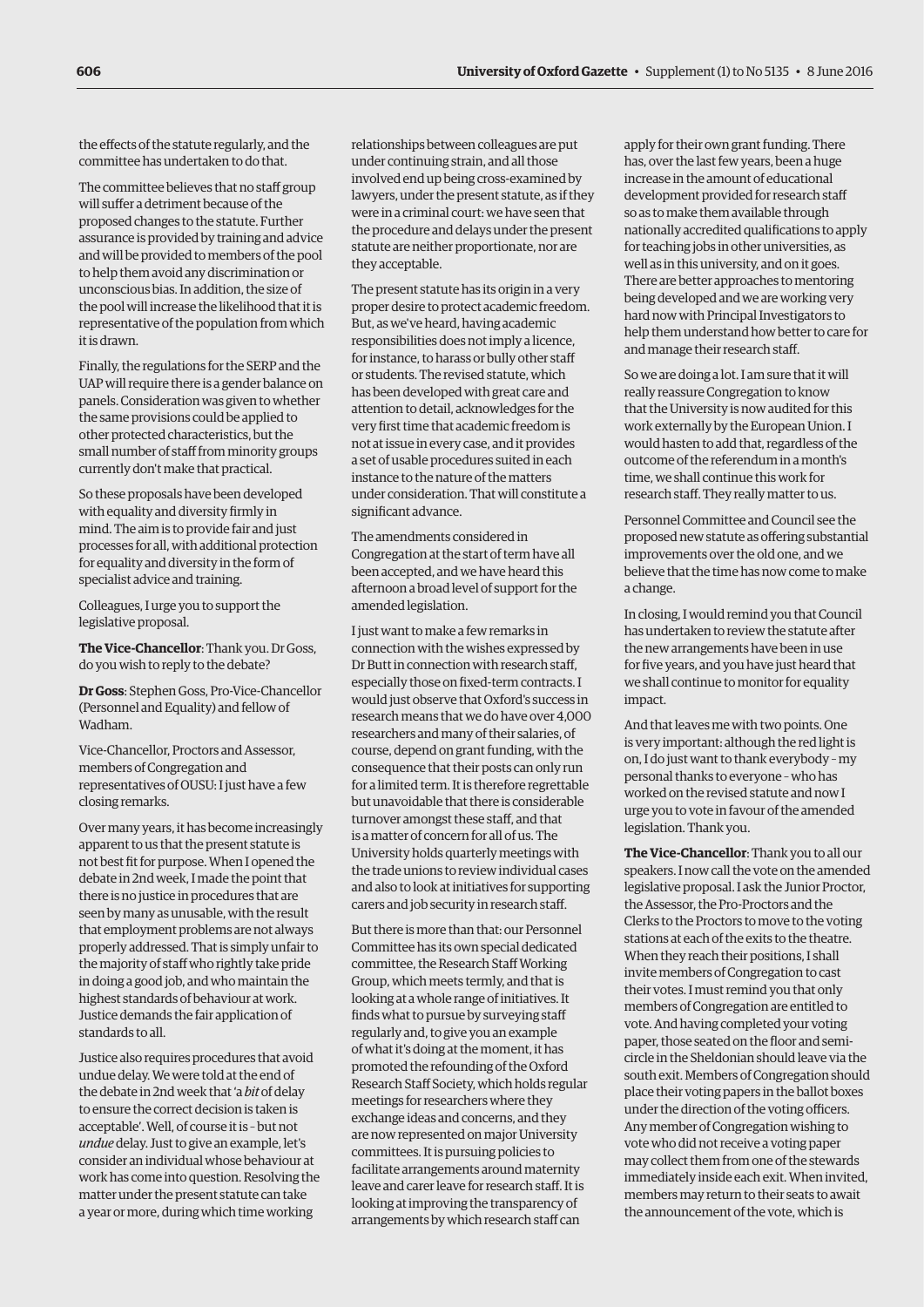expected to take about 15 minutes. We will then move on to the second item on the agenda, the resolution concerning Prevent. I now ask members of Congregation wishing to vote to do so by the exits.

# **Result of the vote on the amended legislative proposal**

If you could take your seats, I'll read the result. On the amended legislative proposal concerning Statute XII, Statute XI and Statute XIV, there are voted for: 82, against: 4. The amended legislative proposal is therefore carried.

# **Resolution regarding the University's implementation of the Prevent legislation**

**The Vice-Chancellor**: Let us now turn to the second item on the agenda.

The resolution concerning Prevent was placed on the agenda of this meeting in the University *Gazette*, first published on 12 May.

I shall begin by reading the resolution. I shall then invite Dr Sudhir Hazareesingh to move the resolution and Dr Kate Tunstall to second it. I shall then invite the Registrar, Professor Ewan McKendrick, to speak on behalf of Council. Dr Hazareesingh has been asked to speak for no more than eight minutes and Dr Tunstall and Professor McKendrick to speak for no more than five minutes.

I shall then give Dr Hazareesingh a right to reply to the debate, before putting the resolution to Congregation. As described at the beginning of the meeting, given that no notice of opposition has been received, my intention is to declare that, in my opinion, the resolution is accepted. If, however, at that point six members of Congregation rise in their places, a vote will nevertheless be taken by paper ballot.

The following is the text of the resolution:

'1. That any changes to regulations and procedures associated with PREVENT legislation be consistent with the spirit and substance of the templates as agreed by the Conference of Colleges, with the University's Statutes and Regulations, as well as consistent with UK legislation regarding the rights and freedoms of individuals, namely the Human Rights Act of 1998, the Education Acts of 1986 and 1988 and the Equalities Act of 2010.

2. That the PREVENT Steering Group present the University's proposed draft policies and procedures for the consideration of Congregation of 6th week of Trinity term 2016, and any proposed draft training by 2nd week of Michaelmas term 2016.

3. That the University's PREVENT Steering Group be afforced with a minimum of five elected members of Congregation by 0th week Michaelmas term 2016.'

Dr Hazareesingh.

**Dr Hazareesingh**: Madam Vice-Chancellor, colleagues, student representatives: Sudhir Hazareesingh, Balliol College and Department of Politics and International Relations.

Madam Vice-Chancellor, the resolution calls on the University to share with Congregation how it plans to approach the implementation of the PREVENT duty, arising from the Counter-Terror Act of 2015, and asks that it follow the model adopted by the Conference of Colleges.

We are very pleased that Council has given its backing to the resolution, which has very strong support from across the University.

In the email dated 16 May from the Chair of Conference of Colleges and yourself, Madam Vice-Chancellor, you noted that the University would take an approach consistent with the full range of our legal obligations, including those protecting academic freedom, and our Public Sector Equality Duty. We are especially reassured by this reference to academic freedom and encouraged that, when approaching this new legislation, the University appreciates the necessity of being compliant with all the relevant legislation which you have just enumerated.

Respecting these obligations in the case of PREVENT, however, is likely to prove exceptionally challenging. It has become clear as we have started discussing the risk assessment templates in our respective colleges that minor-looking and negligiblesounding phrases and additions, inserted to update our existing codes of practice in completely good faith, can securitise our entire university in one instant. Only an approach that purposefully views this new legislation through the prism of compliance with our existing human rights legislation, and giving these rights primacy, can avoid this dangerous outcome.

This is because the PREVENT legislation is entirely different from other acts we have adopted and incorporated into our regulations and guidelines, such as the Equalities Act, for example, as this new PREVENT legislation directly encourages a compliance that can easily violate these wider obligations and duties.

Madam Vice-Chancellor, in your 16 May email you welcomed the approach taken in the model adopted by the Conference of Colleges and circulated to the different colleges in Hilary term 2016. This began as a set of draft templates to guide colleges in their approach to the implementation of PREVENT. And as a result of open, inclusive and sometimes robust discussion with all sectors of the University, including with students, governing bodies of different colleges and the UCU, the drafts evolved considerably, notably by removing all references to monitoring 'radicalism' and 'extremism' and all attempts to try to make us in this university distil something called 'British values'. So now the final versions are properly reflective of the values and the culture of our university and preserve its fundamental purposes.

The point of our resolution, Madam Vice-Chancellor, is to bring this transparency and due diligence into the University's Steering Group's work on the implementation of the PREVENT duty. This is so especially as members of Congregation are bound by the University's regulation on IT, speakers and events, and other procedures directly affected by this new legislation. In order to avoid an implementation of this new legislation which can easily translate into ideological, religious or cultural profiling, we encourage the University to work openly to develop an approach to the Counter-Terror Act that protects our rights, following the Conference of Colleges model both in spirit and in substance. We welcome, in this context, the Registrar's proposal to begin an immediate process of open consultation about the University drafts.

Madam Vice-Chancellor, the Conference of College templates are essential, because they give priority to the full range of academic and democratic freedoms when developing both University and college policies. The templates help us to create policies that will secure and protect the fundamental rights of academics, students and staff and ensure we adopt overarching actions to protect these rights – in particular:

- the right to free expression and academic freedom
- the right to hold, articulate and act upon political, religious and ideological opinions at all times within the law
- the right to confidentiality and privacy at all times, in the absence of a risk of serious crime, and of course
- the rights of all academics, students and staff to equal treatment under the law, regardless of racial or ethnic origin or religious belief.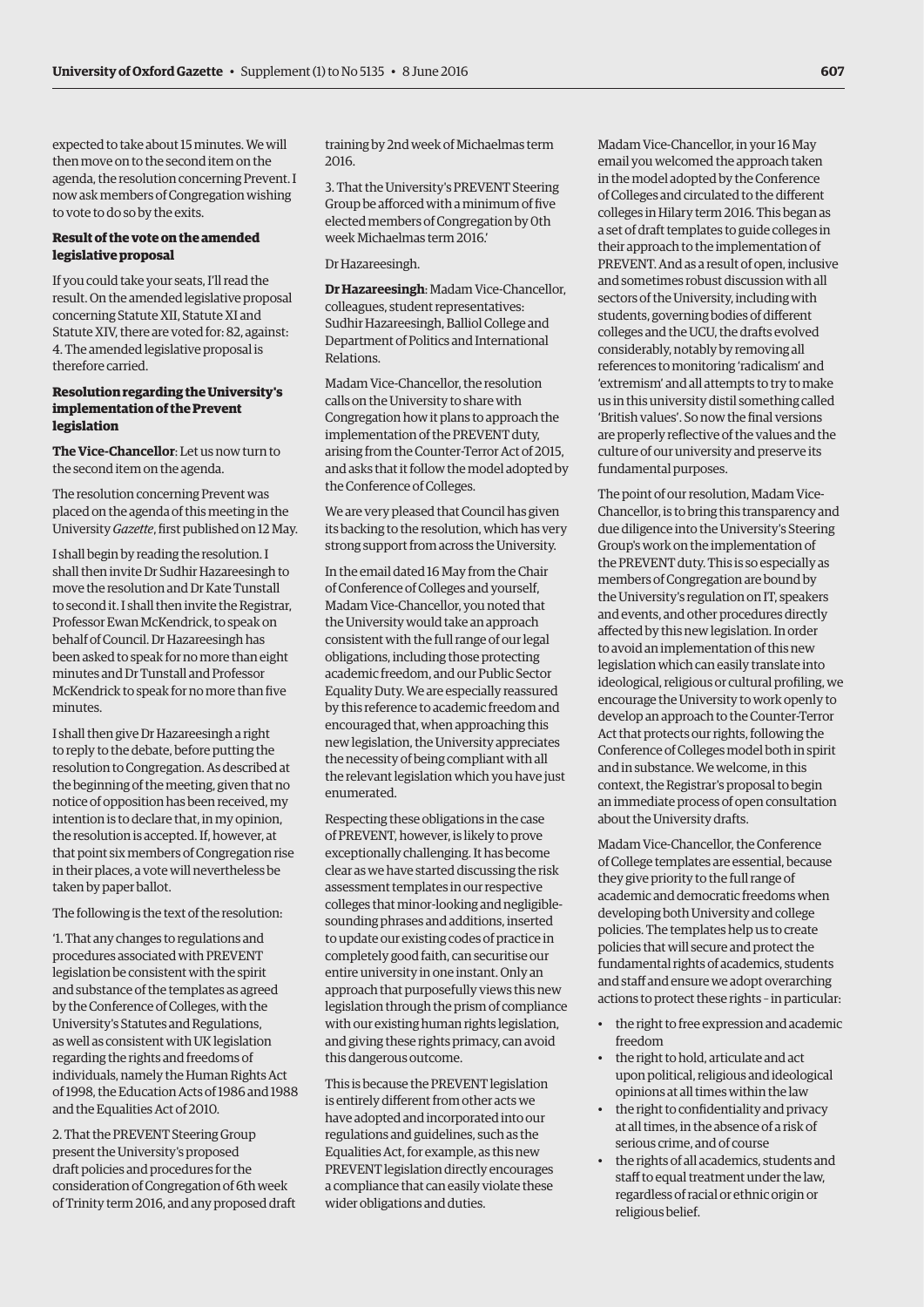In reference to booking events involving external speakers (whether these events are arranged by students, academics, conferences or summer schools) the templates invite us to 'secure and protect the primacy of free expression for external speakers'. The templates also call for policies that are proportionate, where the risk of individuals being drawn into terrorism is judged to be low and remains subject to and do not undermine existing legal rights.

Finally, because of grave concerns that individuals responsible for implementing PREVENT might not understand their duties and might not be aware of the resources available to them, the Conference of Colleges templates call for 'appropriate training, including rights protection training'. This training will provide some corrective against over-reaction and overreporting, as well as possible racial and cultural profiling.

Madam Vice-Chancellor, these are not idle concerns: we have already felt the chilling effect of the new legislation in this university, with decisions in some cases driven by fear and by panic. Encroachments on the rights of academics and students have also unfortunately started to occur in other universities.

The real danger with PREVENT is that its practical implementation not only runs counter to our essential academic values, but it is also divisive: pitting staff against academics, students against tutors, colleges against the University, the peaceful and law-abiding majority of us against those dangerous Muslims and extremist Arabs. Such an outcome would be disastrous for our university, and I hope we will all work together to ensure that it does not happen.

Madam Vice-Chancellor, I beg to move the motion.

**The Vice-Chancellor**: Thank you. Dr Tunstall.

**Dr Tunstall**: Colleagues, Vice-Chancellor, Proctors, student representatives: Kate Tunstall, Modern Languages, Worcester College.

I wish to second the resolution proposed here.

Once drafted, this resolution was immediately signed by nearly 100 members of Congregation – a fair reflection of the strength of feeling on this issue. It also signals the resolution's basic common sense – we wish simply to be compliant with rights law, and we do not wish to be subject to contrasting and conflicting legal regimes in college and at the University. That Council

has accepted this resolution is therefore to be warmly welcomed, and is much appreciated.

However, the next steps that must be taken to transform our Conference of Colleges templates into policy and, furthermore, to harmonise these college and University frameworks, are exceedingly fiendish. A number of areas must be solved together – key issues remain unresolved and continue to conflict. There are several such areas, but I will touch on just three in the time remaining.

First, there is the draft new freedom of speech policy. This was circulated to colleges just last week, but only those colleges that have held governing bodies since its circulation will have discussed it. Some may discuss it this week, some next, or in eighth week. Some not at all if their heads of house don't feel like bringing it to their governing body. Indeed some colleges have already dismissed it as inadequately drafted and missing references to key components of academic freedom. Certainly, several revisions will need to be suggested when it comes to Congregation for consultation. So, at present, we have a draft policy that has been brought to colleges for adoption, in a piecemeal fashion, which will soon be subject to substantial revision.

Second, there is the training. There is, so far, no common agreement on what training will consist of, how it will be done (at either college or at the University level), to whom it will apply and so forth. Yet the Conference of Colleges templates make it crystal clear that human rights training is the key to ensuring protection from religious, ethnic, racial or ideological bias when implementing the legal duties of the Counter-Terror Act of 2015.

Third is the real need for elected members of Congregation to be brought on to the Steering Group tasked with drafting these policies, so as to ensure they are in line with the spirit and substance of the Conference of Colleges templates and to ensure the protection of our academic and human rights. Without swift elections of members of Congregation to the Steering Group, the consultation process itself is not ensured.

So, at this point, the timing does not really work in favour of implementing a rightscompliant approach. If we were pessimistic, we would worry that we might soon find the Steering Group's work not harmonising with the Conference of College templates, that the submission to HEFCE in August has not had the due diligence, transparency and protections inserted into it, and that

elections do not get finalised until the end of Michaelmas term. At which point the elected members – and Congregation as a whole – might find themselves signing off on a policy they had no hand in making, had had insufficient input on, and were deeply unhappy with.

These are amongst the matters that must be addressed over the next three months. Positive resolution to them can only be achieved in this short time with good faith and good intent on both sides, otherwise this resolution will not have succeeded in its purpose, and we will be back here at the start of Michaelmas term with a new resolution to Congregation in hand. We hope not to see Council in that position.

In fact, we have good reason to thank Council, and especially the Registrar, for their careful consideration and serious engagement. And we do so here in a spirit of optimism about a shared understanding and commitment to the values, culture and purpose of a great university.

I second the resolution.

**The Vice-Chancellor**: Thank you. I call on Professor McKendrick, who will speak on behalf of Council.

**Professor McKendrick**: Ewan McKendrick, University Administration and Services, Lady Margaret Hall, Faculty of Law.

Vice-Chancellor, Proctors, Assessor, colleagues and representative of OUSU: at its meeting on 16 May, Council considered the resolution which has just been moved and seconded by our colleagues. As you will notice if you have read your *Gazette*, Council was supportive of the resolution and deemed it to be acceptable.

In my short speech today, I wish to make two brief observations. The first relates to the Prevent duty itself. While non-compliance by the University would be illegal and is not an option, the Vice-Chancellor and the Chair of Conference, in their recent communication to the community, sought to address the concern which has been expressed by many of us about the potential implications of the new Prevent duty, and to provide some reassurance about its likely impact on the University. As they observed, a proportionate and risk-aware evaluation of policies within a framework of existing rights is highly unlikely to require substantial changes to current policies and procedures, and this has indeed proved to be the case thus far.

The Prevent Steering Group has proposed two changes to existing policies and procedures, and these can now be seen in